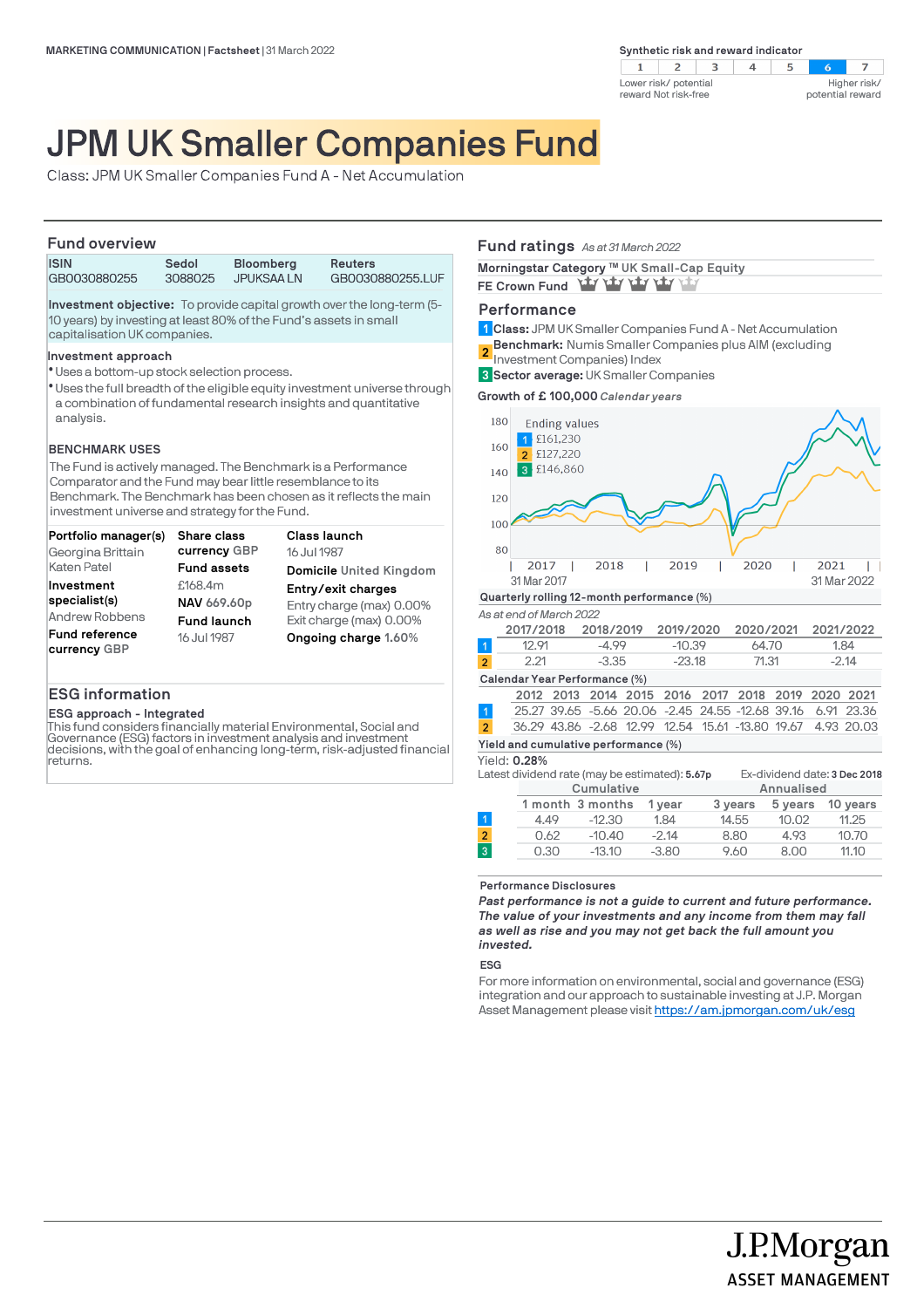# **Portfolio analysis**

| <b>Measurement</b>        | 3 years | 5 years |
|---------------------------|---------|---------|
| Correlation               | 0.97    | 0.96    |
| Alpha (%)                 | 5.28    | 4.85    |
| Beta                      | 1.03    | 1.06    |
| Annualised volatility (%) | 22.84   | 19.66   |
| Sharpe ratio              | 0.71    | 0.57    |
| Tracking error (%)        | 5.60    | 5.77    |
| Information ratio         | 0.98    | 0.89    |

# **Holdings**

| Top 10<br>As at 28 February 2022 | Sector                                         | % of assets |
|----------------------------------|------------------------------------------------|-------------|
| Watches of Switzerland           | Personal Goods                                 | 4.1         |
| iShares FTSE 250 UCITS ETF       | Open End And<br>Miscellaneous<br>Investment Ve | 3.8         |
| Future                           | Media                                          | 3.6         |
| Ergomed                          | Pharmaceuticals And<br>Biotechnology           | 3.0         |
| Alpha FX                         | Investment Banking<br>And Brokerage Service    | 2.9         |
| OSB                              | <b>Finance And Credit</b><br>Services          | 2.7         |
| Dunelm                           | Retail                                         | 2.7         |
| Halfords                         | Retail                                         | 2.6         |
| Vistry                           | Household Goods And<br>Home Construction       | 2.6         |
| Next Fifteen Communications      | Media                                          | 2.3         |





| Sectors (%)                                        |      | Compared to benchmark |
|----------------------------------------------------|------|-----------------------|
| Media                                              | 9.4  | +6.6                  |
| Software And Computer Services                     | 8.5  | $+0.3$                |
| Investment Banking And<br><b>Brokerage Service</b> | 7.7  | $-1.9$                |
| <b>Travel And Leisure</b>                          | 6.2  | $+0.1$                |
| Retail                                             | 6.0  | $+2.5$                |
| <b>Finance And Credit Services</b>                 | 5.4  | $+3.5$                |
| <b>Electronic And Electrical</b><br>Equipment      | 5.0  | $+2.5$                |
| Oil. Gas And Coal                                  | 4.9  | $-2.1$                |
| Open End And Miscellaneous<br>Investment Ve        | 4.5  | $+4.5$                |
| Pharmaceuticals And<br>Biotechnology               | 44   | $+0.8$                |
| Others                                             | 34.4 | $-20.4$               |
| Cash                                               | 3.6  | $+3.6$                |